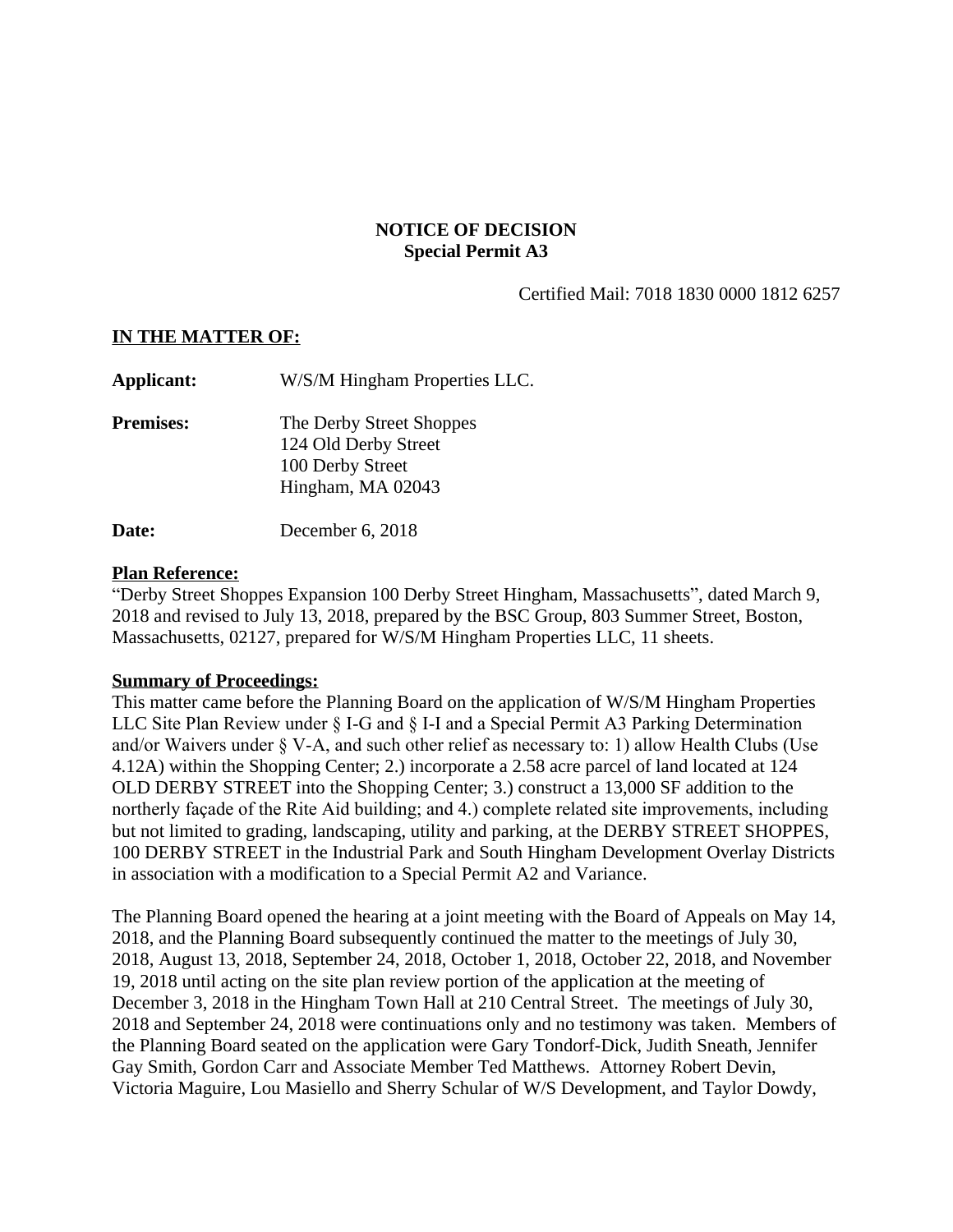BSC were in attendance for the applicant. Jeffrey Dirk of Vanasse and Associates, Inc. and Suzanne King of The BL Companies served as peer review engineers for the Board. The Board heard and was mindful of public comments throughout the process. Gary Tondorf-Dick missed the meeting of May 14, 2018 but completed a Mullins Affidavit for the file after reviewing the recording and materials.

The applicant introduced the proposal by explaining that the application had several parts to it including the construction of a ~13,000 s.f. addition, relocation of the wastewater disposal area, lowering of the parking field between Rite Aid and Derby Street by approximately 5', and creation of additional parking. An adjacent parcel is being added to this project, and the draft elevations show a lattice or trellis presentation intended to have vines of 4 different types to add interest and texture to this side of the development. The applicants spoke about the parking availability as well as the interest in having approval for a health club use within the plaza but not in a designated location. The Board discussed the modifications to the site as proposed to understand the construction sequence as well as the physical changes. The Board agreed that it was beneficial to incorporate additional lands into the permit as the replacement leaching field, reserve area and permanent and temporary parking had been accommodated on that acreage. The Board noted that a parking and traffic management plan was needed for this property to help during peak demand periods and help drivers navigate the site and understand which exit to use. The Board identified sight line concerns internal to the site as well as a desire to prevent left turning movements onto Derby Street from the service entrance road. The Board reviewed the proposal for temporary overflow parking as part of the parking management plan. The Board noted that they are considering it to also be land banked parking in that if the need for these spaces expands to times outside the Peak Holiday Period the applicant may need to return to the Planning Board to design and construct these spaces. The applicant agreed with that and noted that it made sense. The civil peer review engineer, Suzanne King, P.E., from the BL Companies noted in her May 4, 2018 review that the design met the requirements of the Stormwater Management Standards. The Board then continued to focus on vehicular and pedestrian circulation, landscaping, wayfinding signage and parking details. The applicant submitted and Jeffrey Dirk peer reviewed the traffic and parking management plan and the Board suggested some revisions to the plan. The Board and applicant discussed the construction schedule and acknowledged that the applicant is still waiting for approval from the Board of Health and Department of Environmental Protection with regards to the wastewater treatment facilities. The Board discussed the request for a floating fitness use approval within the plaza as it related to the site plan review and Special Permit A3 decision. The Board also noted that a parallel request is pending with the Board of Appeals to allow Health Clubs within the center. The Board noted during their discussion of the fitness use matters within their purview that the Board of Appeals was yet to act on the request and so any action that they may take was of course contingent upon on action by the Board of Appeals. The Board then discussed what areas of the parking field might be able to support the parking demands resulting from a fitness use and the peak demand periods expected from the fitness use as compared to the shopping center as a whole. The Board reviewed the Fitness Use Locations exhibit and the areas identified to not have fitness uses relative to the parking availability. After discussion the Board identified the units on the south of the Whole Foods store to be shaded in as well, and the applicant team revised the map accordingly.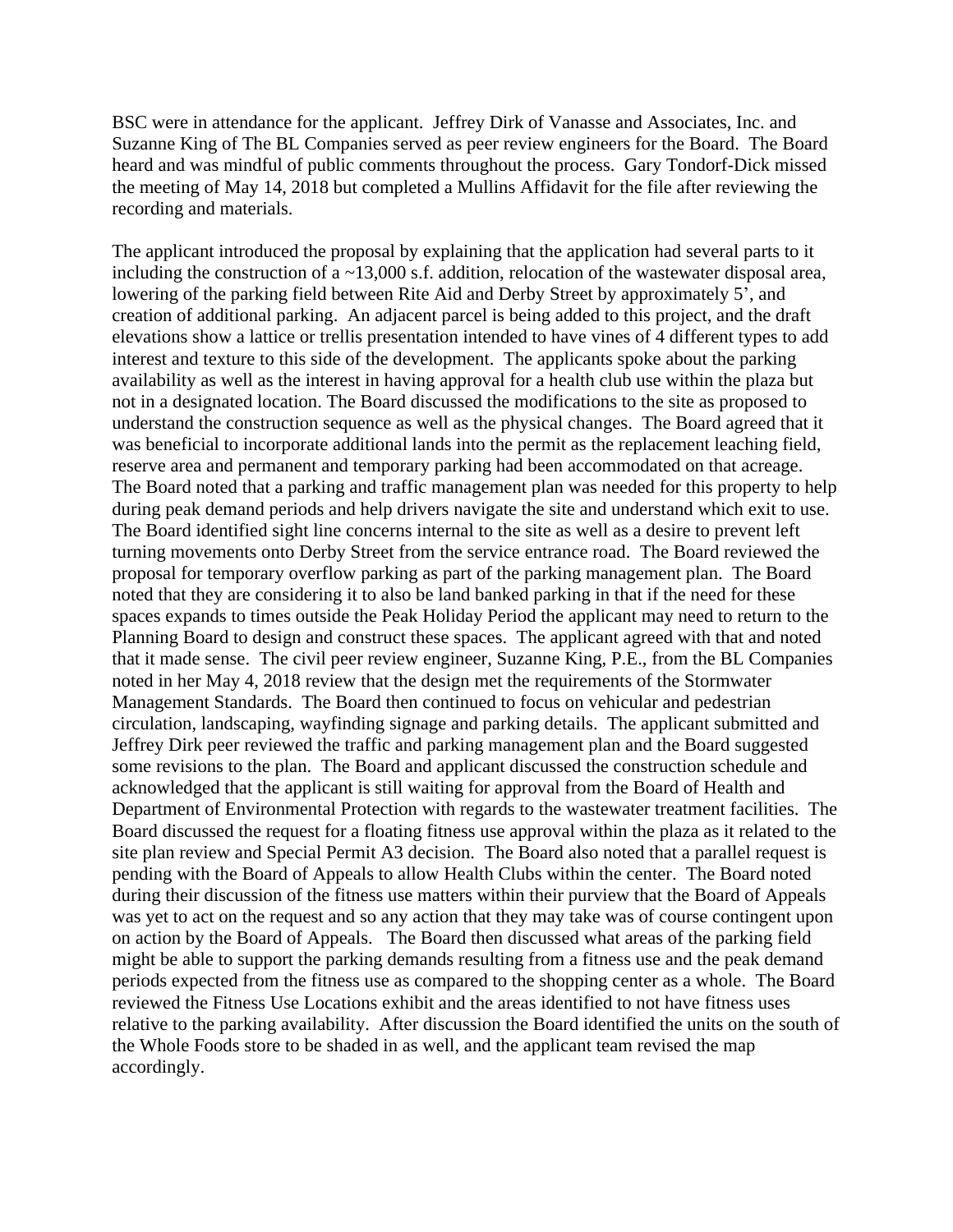## **Findings and Decision:**

The project requires a waiver from Section V-A.2. to allow parking areas for the uses to be located on contiguous parcels. The Board made a finding that this is reasonable because the project includes more than one parcel and supports the incorporation of 124 Old Derby Street into the project. The Board then voted unanimously to grant the waiver from Section V-A.2. to allow parking areas for the uses to be located on contiguous parcels. The temporary parking areas require waivers from V-A.4.a (paving not proposed and drainage not reviewed); V-A.5.e (temporary parking spaces require backing into a private way); V-A.5.g. (Requirement for curb or curb stop); V-A.5.k (snow storage areas); V-A.5.l. (review of drainage); and V-A.5.m (landscaping). The Board found that the temporary parking areas are for use during the peak holiday season which is defined as Thanksgiving Day – New Years Day. As such is it reasonable to grant these waivers for the temporary parking areas in light of the fact that before the 2019 holiday season these areas will be reinforced structurally to be able to withstand the use during this time frame. The Board also found that these waivers shall not be construed to apply to the construction of permanent parking in the same location. The Board then voted unanimously to grant the waivers from V-A.4.a, V-A.5.e, V-A.5.g., V-A.5.k, V-A.5.l. and V-A.5.m as requested for the temporary parking areas.

The Board then reviewed the project in accordance with Section V-A, 6 as follows:

*a) The parking is sufficient in quantity to meet the needs of the proposed project;*

# Findings:

- The fitness use shall be capped at no more than 75 occupants (cumulative total within the Derby Street Shoppes) as defined by the maximum building occupancy of the demised area that is to be occupied by the fitness use pursuant to the Building Code or as determined by the Building Commissioner.
- Fitness uses shall not be allowed on the Whole Foods side of the Pavilion Building that fronts toward Derby Street, or in the units immediately adjacent to the Whole Foods business extending south a distance parallel to the rear of the northern tenant spaces in the Pavilion Building, or in the units immediately adjacent to the Apple Store (i.e., sharing a common demising wall) as shown on the Fitness Use Locations exhibit.
- The parking allocation for the fitness use within the Derby Street Shoppes shall not be less than one (1) space per three (3) occupants. This ratio is appropriate for this site because it is shared parking and the uses have non-coincident peak parking demand. Staff parking is not included in this requirement.
- A Parking and Traffic Management Plan has been submitted to guide operations and reviewed by Jeffrey Dirk, Vanasse and Associates, the peer review engineer for the Board.
- The Parking and Traffic Management Plan needs to be revised to incorporate all of the actions that the applicant has agreed to as part of the peer review process.
- The Peak Season Parking Management plan defines the peak season as "the holiday shopping period from Thanksgiving through New Year's Day each year". The temporary parking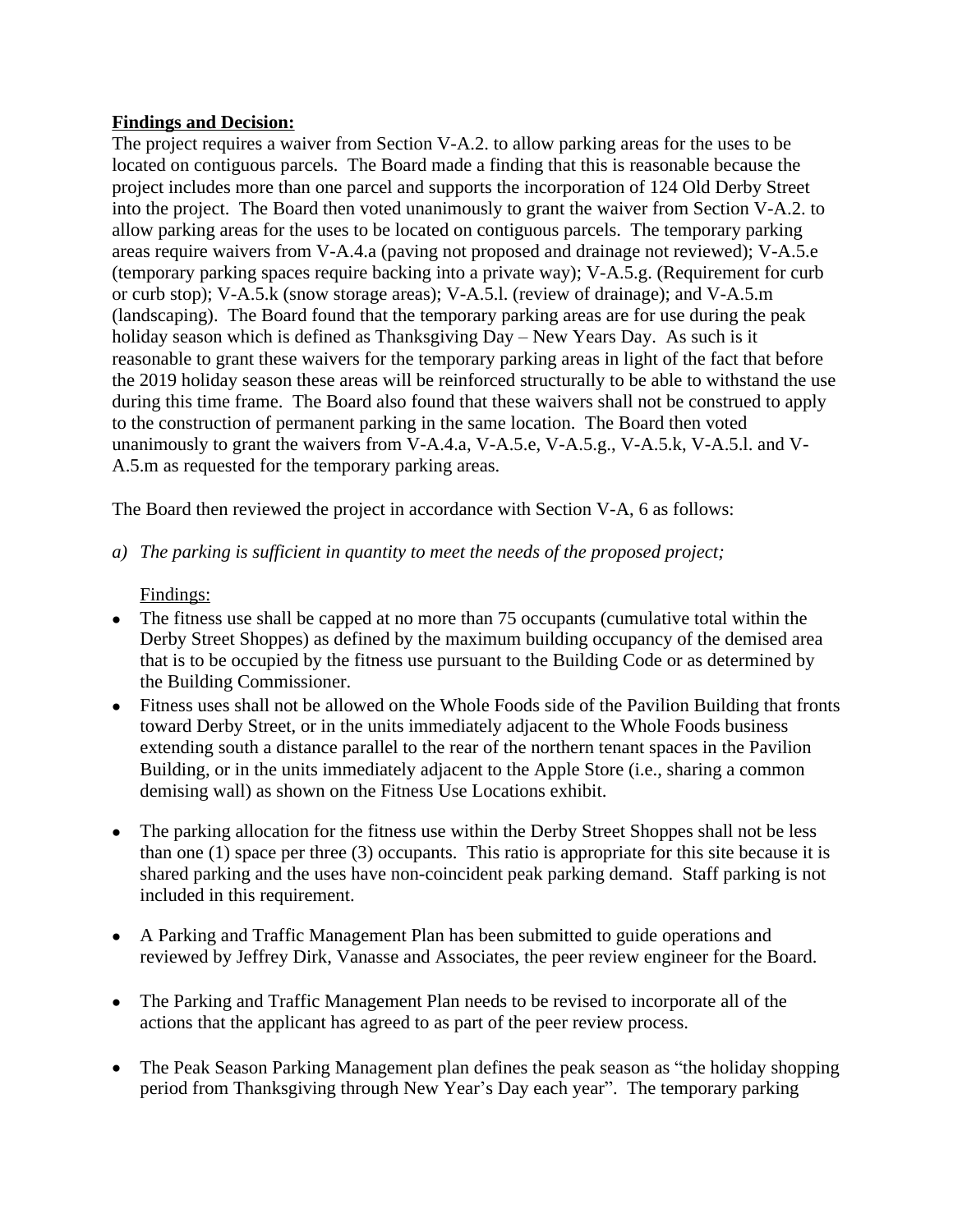areas are dimensionally compliant and will be striped but do not show trees, curbing or curb stops and have not had the drainage designed.

*b) Pedestrian access and circulation has been provided for;*

Finding: As part of the parking and traffic management plan the Applicant has proposed to restripe and improve the visibility of the crosswalks within the property. The Applicant has proposed improving the wayfinding signage to help inform drivers as they navigate the site.

*c) New driveways have been designed to maximize sightline distances to the greatest extent possible;*

Finding: Left turn maneuvers onto Derby Street from the east service driveway are unsafe and also difficult as traffic volumes continue to increase on Derby Street. The Applicant has agreed to investigate the potential design and construction of a raised island or physical barrier to prohibit left turn exit maneuvers in this location.

*d) It is impractical to meet these standards and that a waiver of these regulations will not result in or worsen parking and traffic problems on-site or on the surrounding streets, or adversely affect the value of abutting lands and buildings, and*

# Findings:

- The temporary parking areas are intended for use during the Peak Holiday Season which is defined as Thanksgiving – New Years' Day. The waivers requested for the temporary parking areas relate to design and construction.
- The temporary parking areas are being considered land banked parking areas and if they are needed beyond the Peak Holiday Season the applicant must return to the planning board to have the design reviewed prior to construction of these areas.
- *e) The granting of relief is consistent with the intent of this By-Law and will not increase the likelihood of accident or impair access and circulation.*

### Finding: Yes.

The Board then Moved, Seconded and So Voted to Approve the Special Permit A3 Parking Determination for W/S/M HINGHAM PROPERTIES LLC as shown on the plans titled "Derby Street Shoppes Expansion 100 Derby Street Hingham, Massachusetts", dated March 9, 2018 and revised to July 13, 2018, prepared by the BSC Group, 803 Summer Street, Boston, Massachusetts, 02127, prepared for W/S/M Hingham Properties LLC, 11 sheets., based on the representations made at the hearings and the Board's findings, with the Traffic and Parking Management Plan and waivers, and subject to the following conditions:

1. The fitness use is capped at no more than 75 persons (cumulative total within the Derby Street Shoppes) as defined by the maximum building occupancy of the demised area that is to be occupied by the fitness use pursuant to the Building Code or as determined by the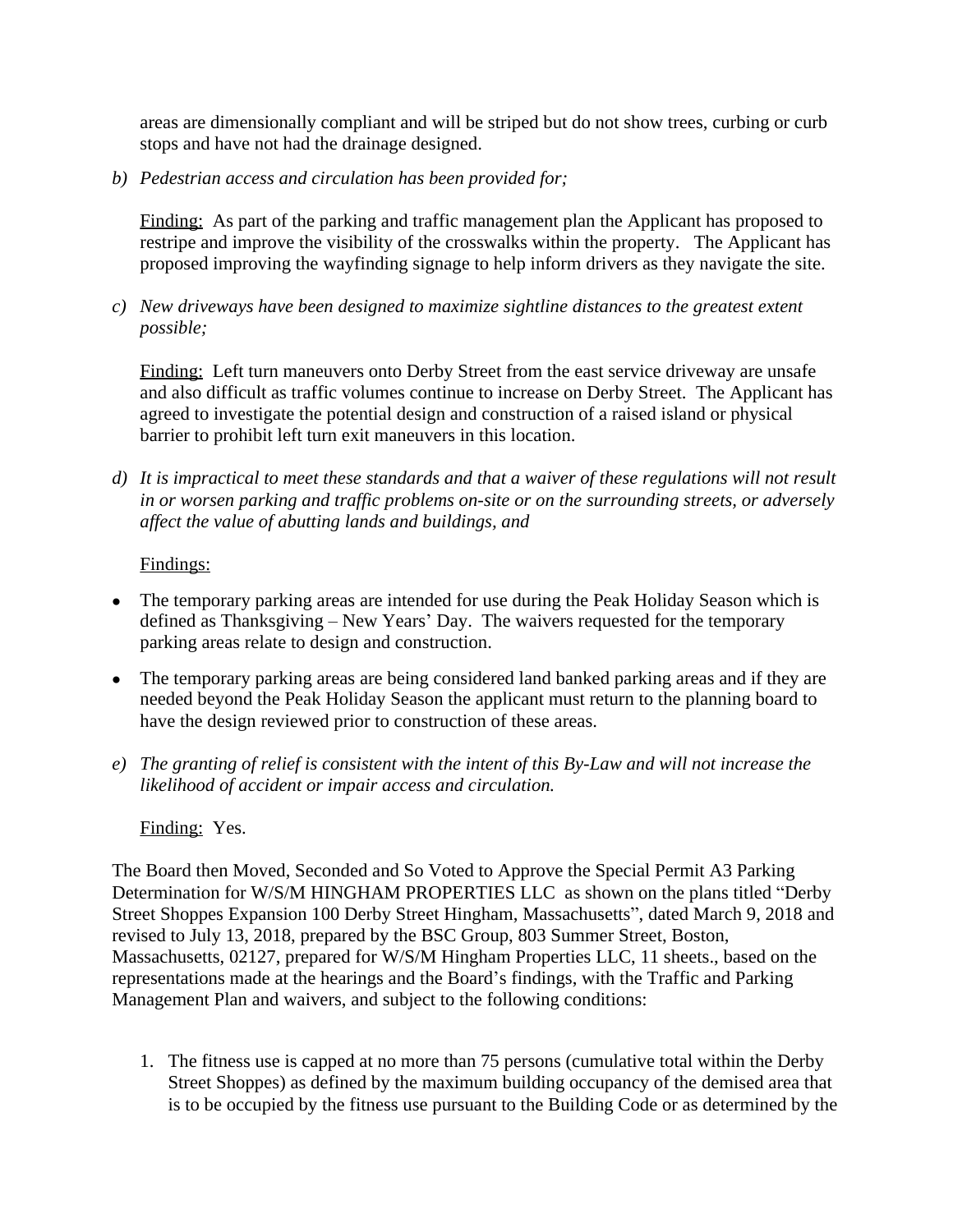Building Commissioner;

- 2. Fitness uses are not allowed on the Whole Foods side of the Pavilion Building that fronts toward Derby Street, or in the units immediately adjacent to the Whole Foods business extending south a distance parallel to the rear of the northern tenant spaces in the Pavilion Building, or in the units immediately adjacent to the Apple Store (i.e., sharing a common demising wall) consistent with the Fitness Use Locations exhibit as submitted.
- 3. The parking allocation for the fitness use within the Derby Street Shoppes shall not be less than one (1) space per three (3) occupants.
- 4. The Applicant must submit a Final Parking and Traffic Management Plan revised to reflect the representations and agreements made during the hearing process.
- 5. The Applicant shall implement the wayfinding signage installation prior to the issuance of building permit for the expansion. The Applicant shall notify the Planning Board in writing when installation has been completed.
- 6. All temporary parking areas shall be constructed using the same reinforced treatment that is being used for the proposed temporary parking areas to the west of the Kohl's building.
- 7. The temporary parking areas are for use during peak holiday season (Thanksgiving to New Year's Day) and is being considered also to be Landbanked Off Street parking. If the applicant finds there is a need to utilize this parking outside of this specified timeframe this shall be considered evidence of the inadequacy of the permanent spaces provided and the applicant must return to the Planning Board for review of the design and construction of this parking.
- 8. Major construction activities associated with the expansion that would reduce the amount of available parking over current (pre-construction) conditions shall be scheduled so as not to occur during the peak holiday shopping season (Thanksgiving to New Year's Day), unless the applicant can demonstrate efforts that includes construction phasing and other accommodations to off-set the net loss in parking within the site.
- 9. The Applicant shall conduct a parking monitoring program for the entire site that would consist of:

i) parking demand observations conducted over a continuous 12-hour period (7 AM to 7 PM) on a weekday and a Saturday; and ii) parking occupancy within the site. The observations shall be conducted once during the peak holiday shopping season (between November 27<sup>th</sup> and

December 24<sup>th</sup>) and once during spring (April, May or June) or fall (September or October). The results of the parking monitoring program shall be summarized in a written report (the "Parking Monitoring Report") provided to the Director of Community Planning within one (1) month of the parking observations and should include the following information: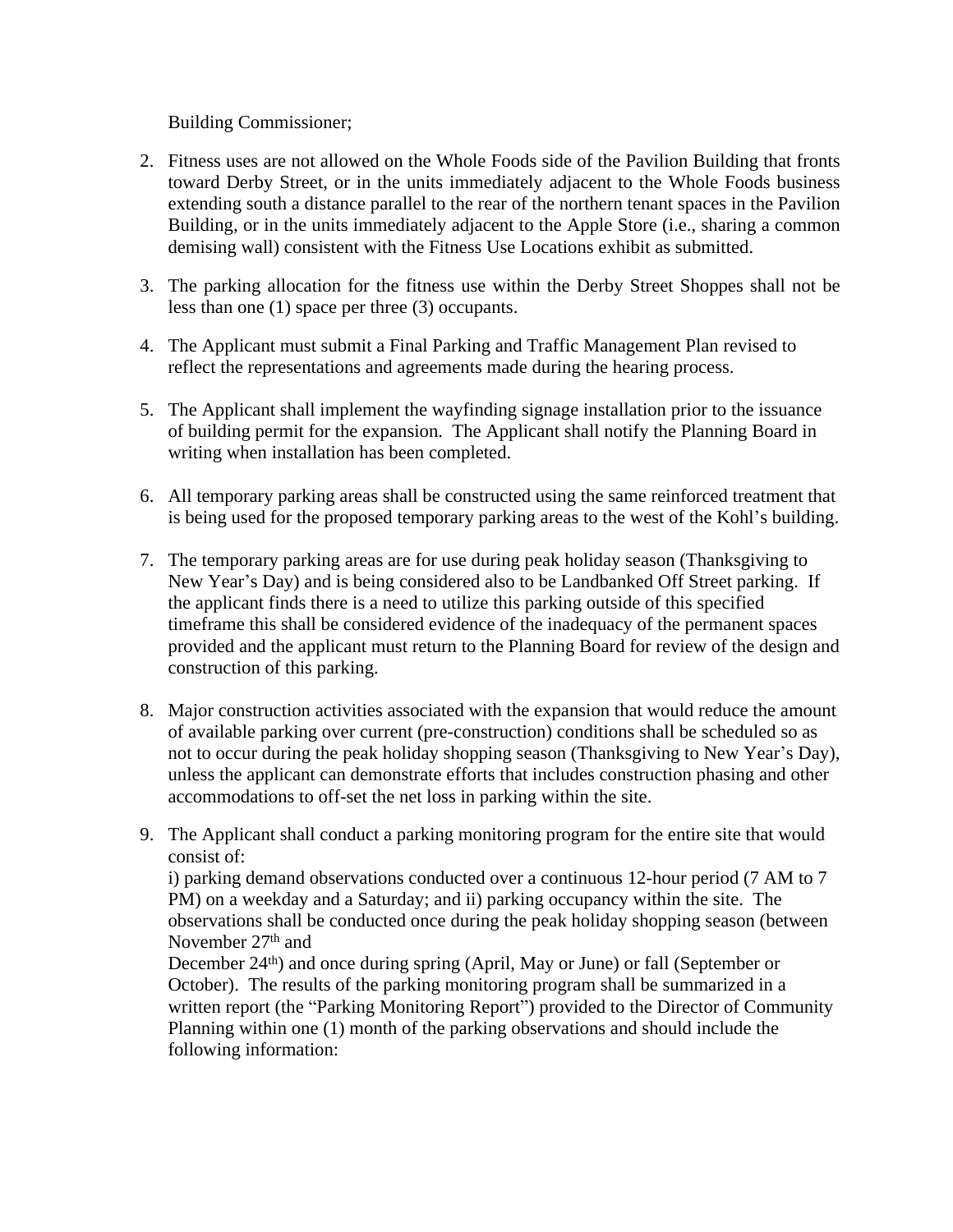Land uses and size (no. of seats, space occupied (sf) and/or occupancy (persons), as appropriate) for the uses located within the overall site at the time that the parking demand observations were performed;

Parking supply (total number of parking spaces provided)

Number of occupied parking spaces reported in 30 minute intervals during the observation period

Number of available parking spaces reported in 30 minute intervals during the observation period (i.e., parking supply – no. of occupied spaces)

Peak parking demand period

Average duration of stay; and

Graphical representation of parking occupancy within the site during the peak parking demand period

To the extent that the observed parking demand exceeds the parking supply within the overall site, the Applicant shall identify and undertake corrective measures to address the parking including but not limited to construction of land banked parking after Site Plan Review for drainage & design standards. These measures should be documented in the Parking Monitoring Report along with the responsible party and time frame for implementation. The initial parking monitoring program should be performed prior to the issuance of a Certificate of Occupancy for the Project in order to establish a baseline condition and then thereafter within one year of occupancy of the Project (defined as the tenancy/leasing of 80 percent or more of the gross leasable area created by the Project).

- 10. Full implementation of the signage and pavement marking improvements shown on the plans titled "Directional Signs and Locations" and "Pedestrian Routes", and as supplemented in the narrative of the Traffic and Parking Management Plan must be implemented prior to the issuance of a Certificate of Occupancy for the project.
- 11. Applicant must submit a revised Site Plan and Traffic and Parking Management Plan to correspond with the representations and agreements made at the hearings and conditions of approval.
- 12. Prior to the issuance of a building permit for the expansion of the Derby Street Shoppes, the Applicant shall make application to the Massachusetts Department of Transportation (MassDOT) for approval to design and construct a raised island or other suitable barrier to physically prohibit left-turn exiting maneuvers from the east service driveway, and install signage noting "no left turn". To the extent that MassDOT approves the modifications to the east service driveway and any additional signage, the Applicant shall design and construct the improvements and install the signage. The Applicant shall keep the Planning Board and Board of Appeals apprised of the progress on this matter and provide any final approval letters and design plans or specifications for the files.